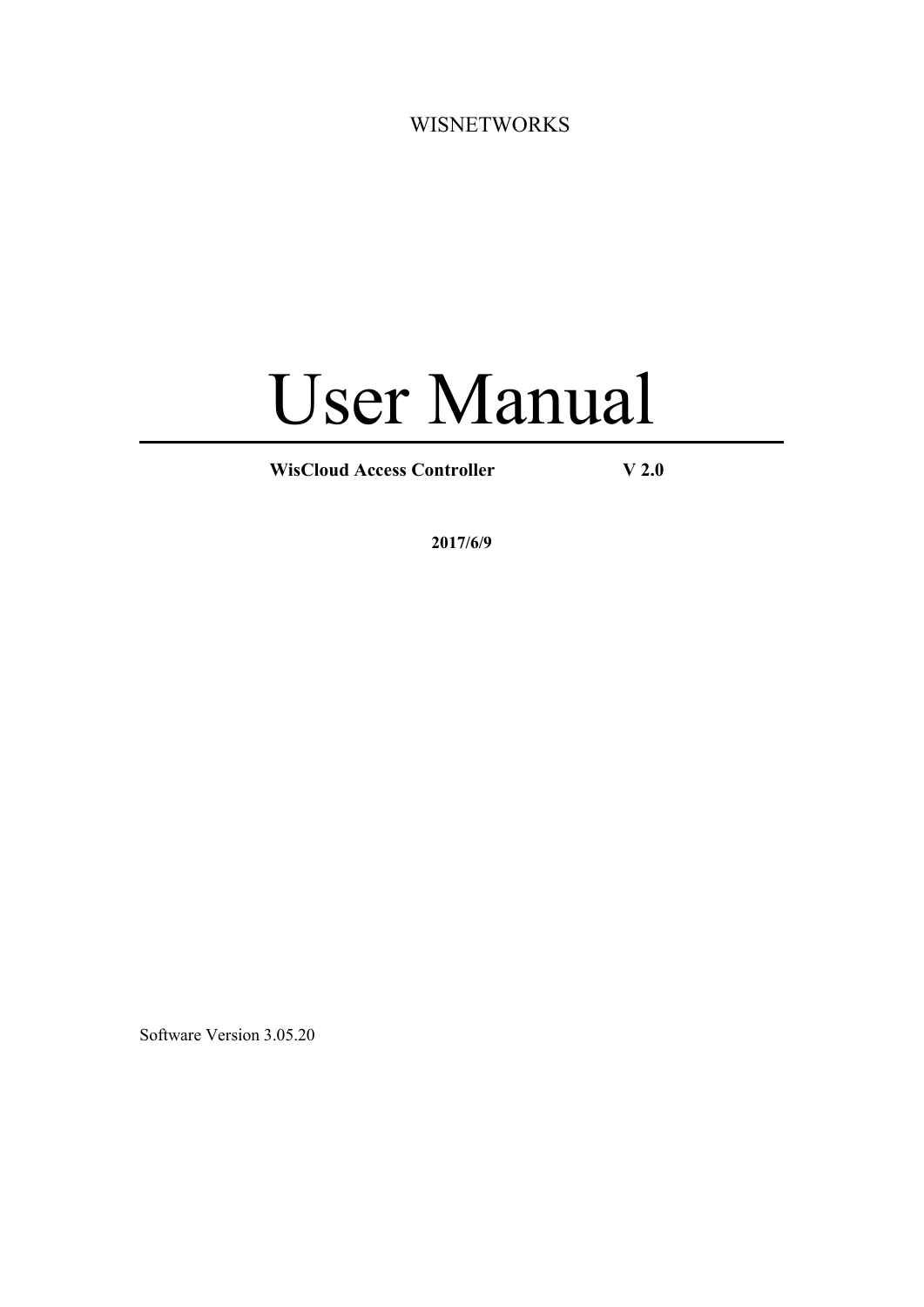

### **Table of contents**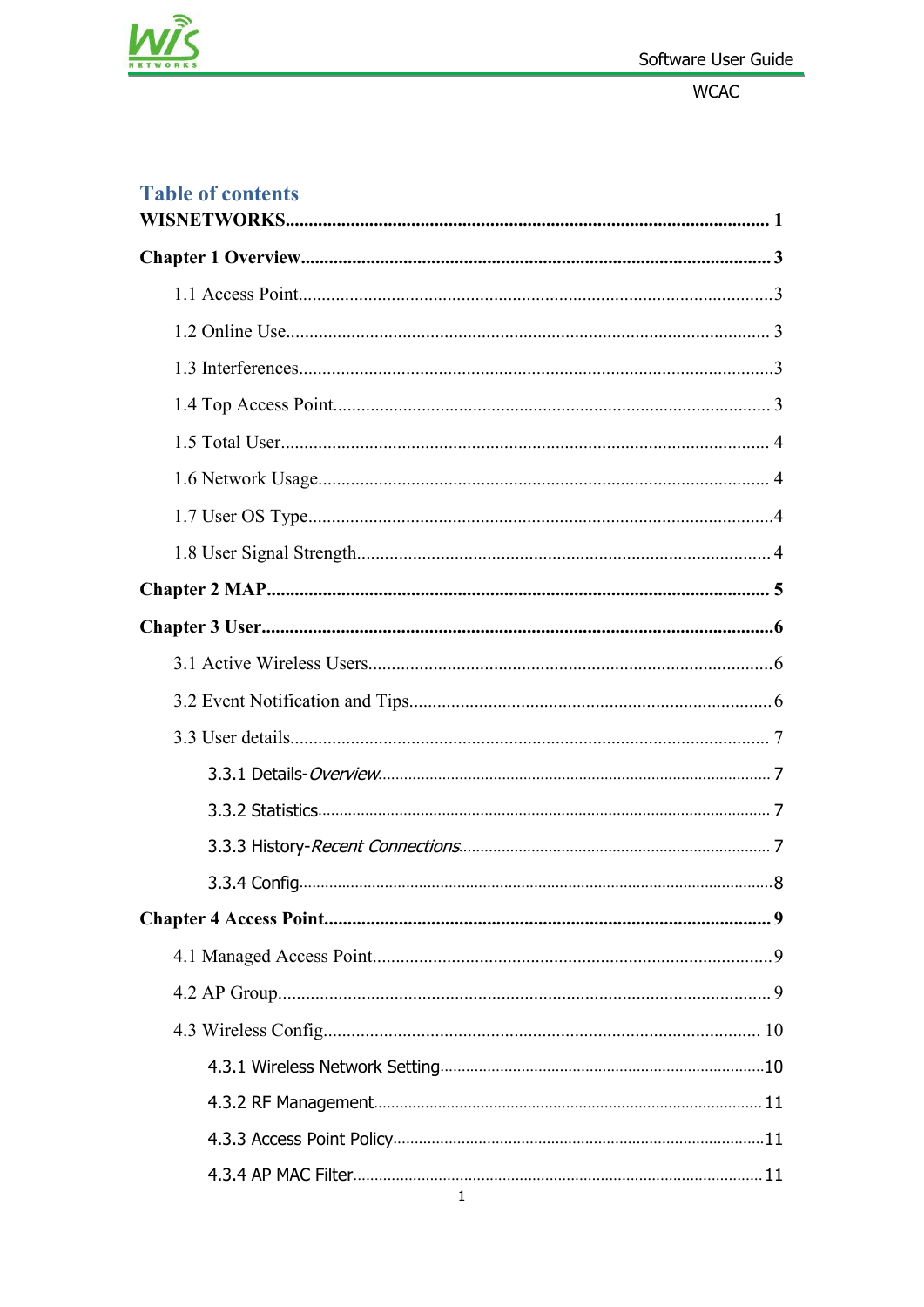

| <b>WCAC</b> |
|-------------|
|             |
|             |
|             |
|             |
|             |
|             |
|             |
|             |
|             |
|             |
|             |
|             |
|             |
|             |
|             |
|             |
|             |
|             |
|             |
|             |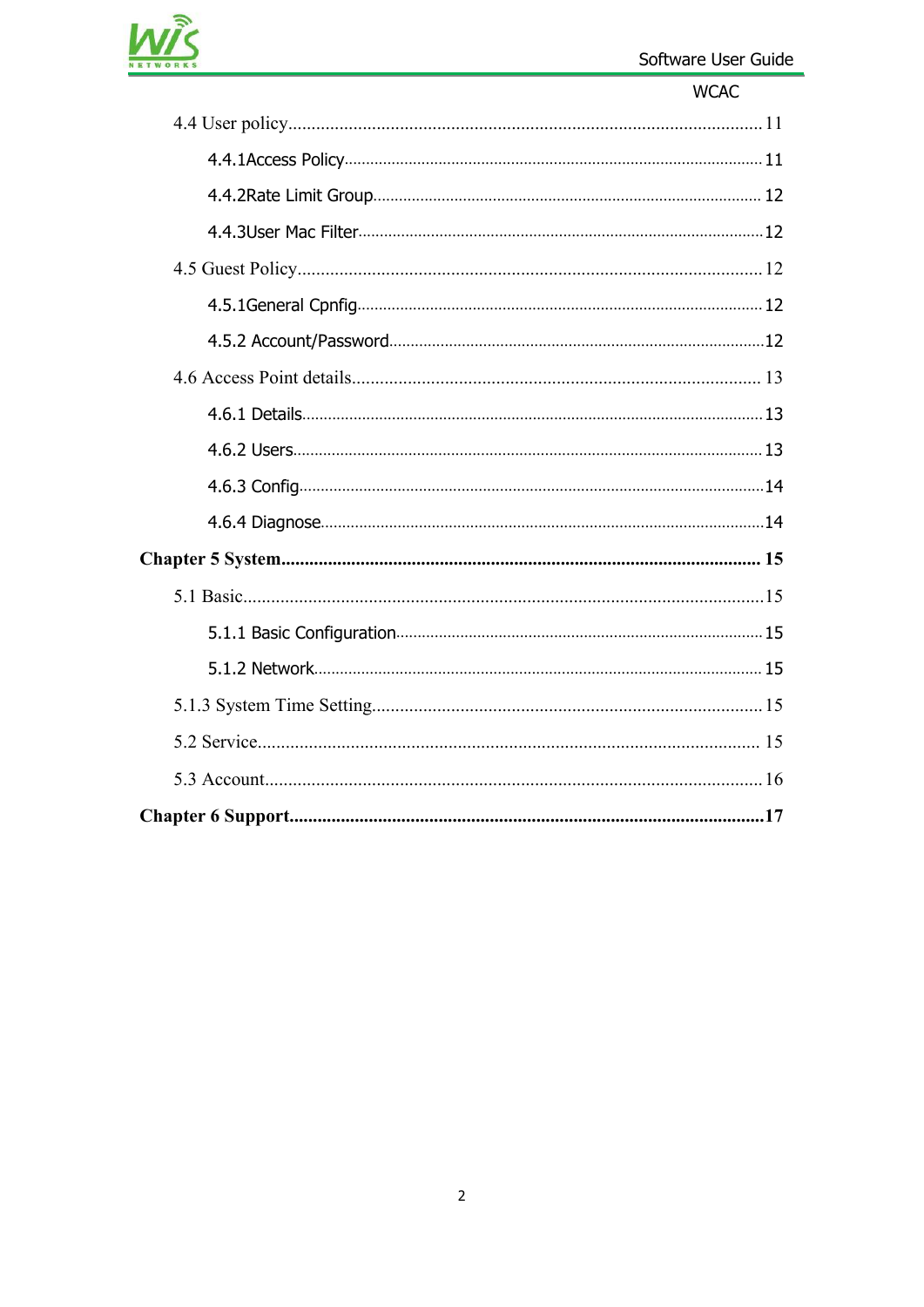

# <span id="page-3-0"></span>**Chapter 1 Overview**

As the pivot of mass management system, WisCloud Controller terminates the<br>Roque AP respective working approach of each access point and centrally completes the configuration and management for WisCloud APs. It would be much easier to monitor the massive devices and more efficient to maintain the enterprise networks.

# **1.1 Access Point**



**Online:** Display the online access points. **Offline:** Display the offline access points.

# **1.2 Online Use**



**PC/Laptop:** The online users who connect through the PC or laptop.

**Mobile:** The online users who connect through the mobile.

# **1.3 Interferences**

<span id="page-3-1"></span>

**Rogue AP:** Display the Access points which are not managed by the Access controller.

**Average SNR:** Display the average of signal noise ratio.  $(0 \sim 20 \text{ is blue}, 20 \sim 30 \text{ is}$ *yellow, 30+ is red).*

**2G Signal Quality:** The signal quality of 2G is displayed. *(0~40 is blue, 40~80 is yellow, 80+ is red).*

**5G Signal Quality:** The signal quality of 5G is displayed. *(0~40 is blue, 40~80 is yellow, 80+ is red).*

# **1.4 Top Access Point**

| <b>Top Access Point</b> | User     |
|-------------------------|----------|
| Main Office             | 22 Users |
| Dining_Room             | 8 Users  |
| Finance                 | 5 Users  |
| <b>Front Desk</b>       | 3 Users  |
| Corridor                | 0 Users  |

**User:** Show the top 5 AP of the most connected users.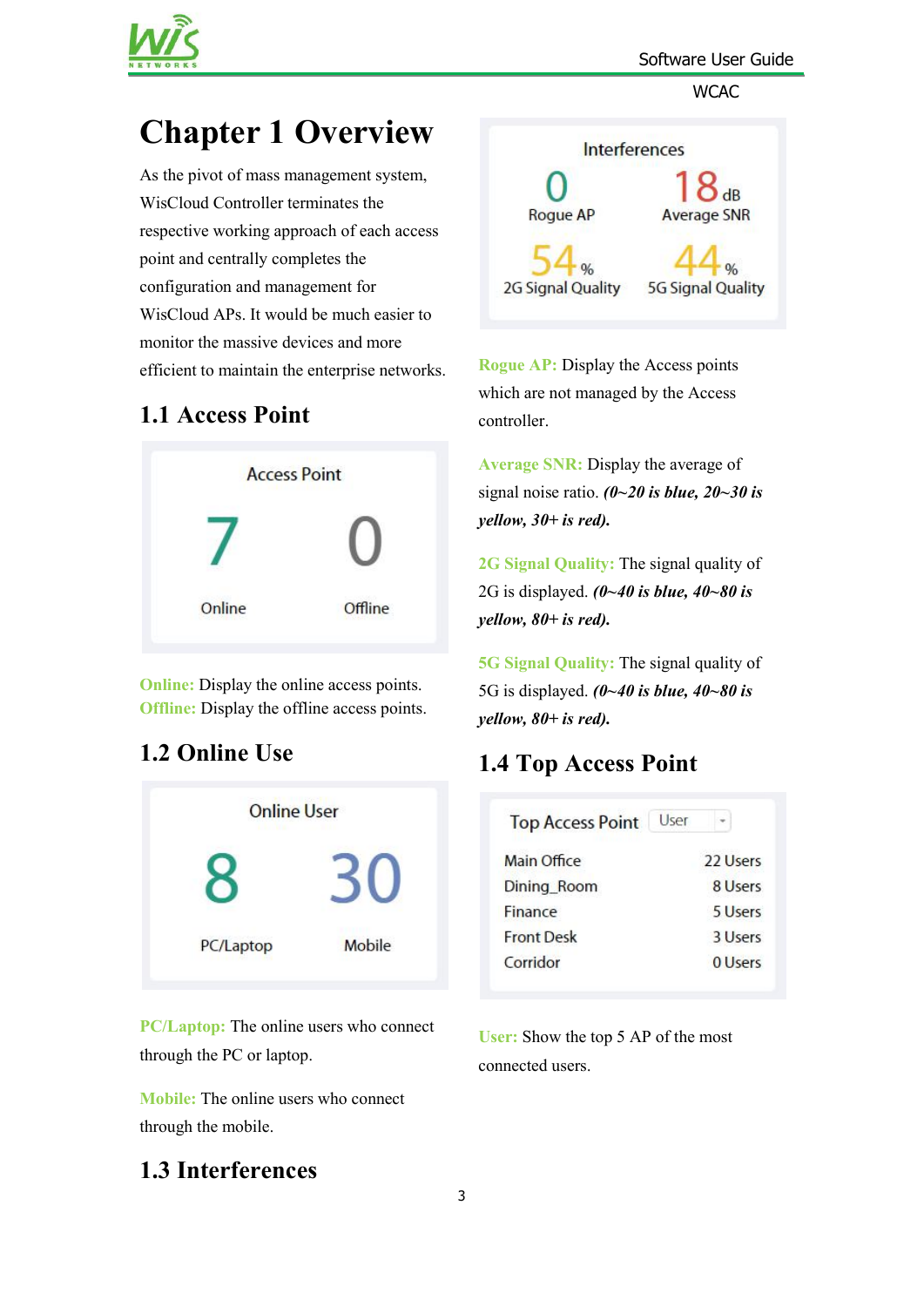

<span id="page-4-0"></span>

| <b>Top Access Point</b> | Traffic  |
|-------------------------|----------|
| <b>Main Office</b>      | 4.326 GB |
| Corridor                | 3.225 GB |
| <b>WAE 730D68</b>       | 2.977 GB |
| Dining_Room             | 2.451 GB |
| Finance                 | 1.400 GB |

**Traffic:** Show the top 5 AP of the most value of the throughput.

### **1.5 Total User**

Display the total number of the connected users.



**SSID 1:** Display the SSID which the users connect and the connected numbers in the 2 GHz radio band.

**SSID 2:** Display the SSID which the users connect and the connected numbers in the 5 GHz radio band.

# **1.6 Network Usage**

The graph displays the upload or download traffic and the number of users on different time of a day.



Choose one of them to see the graph separately.

<span id="page-4-1"></span>

**SSID:** Select one of the SSID to see the graph.



**24 Hours/30 Days:** Select the period time

to check.

# **1.7 User OS Type**

The graph displays different OS type of the connected users.



# **1.8 User Signal Strength**

The graph displays the signal strength of the connected users.

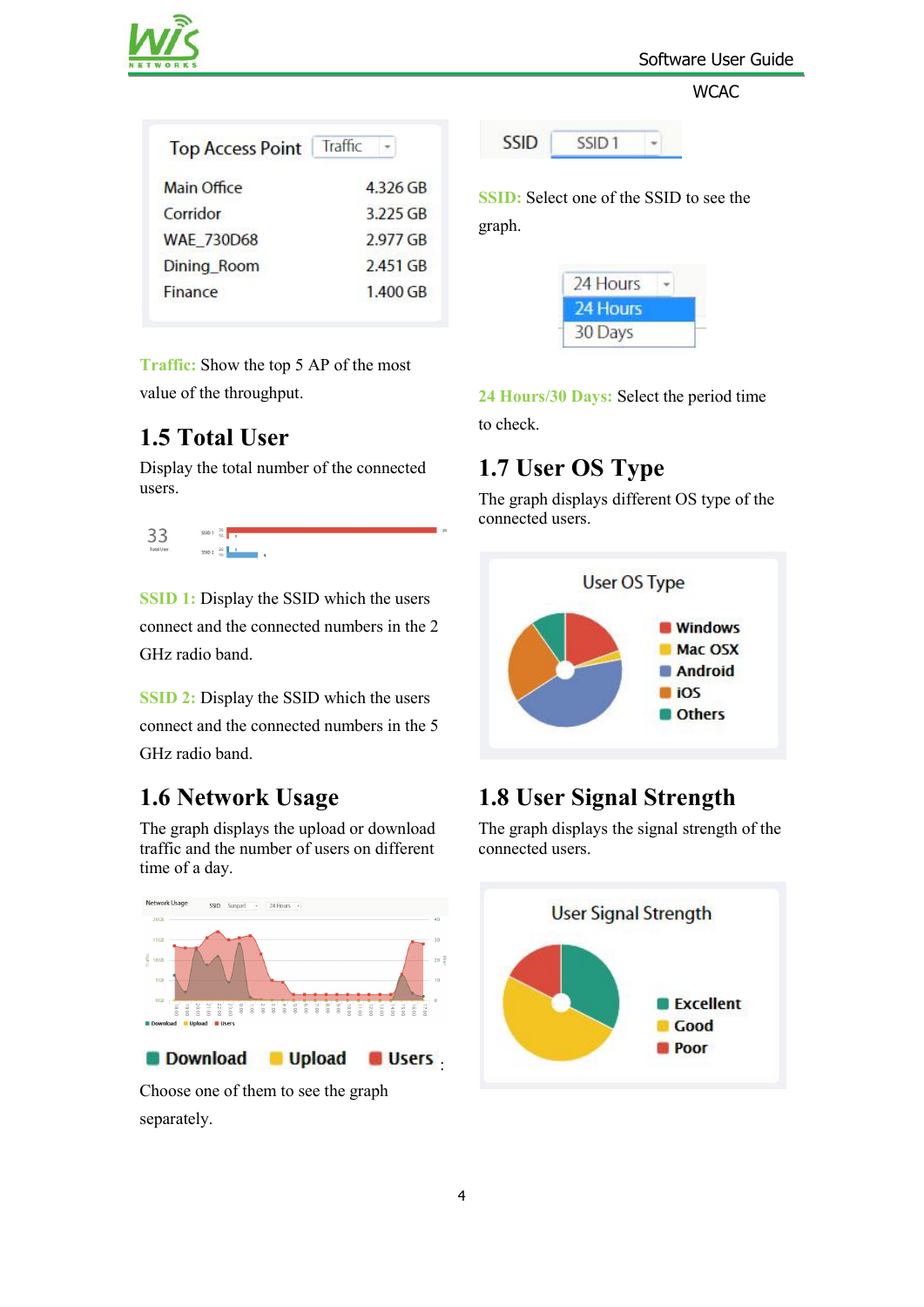

# <span id="page-5-0"></span>**Chapter 2 MAP**

The Access Controller software allows you to upload custom map images of your location for a visual representation of your wireless network.



Once you've created the map, you can upload it to the Access Controller software by performing the following steps:

#### **1. Click Config**



#### **2. Click Add toadd a new map**

Click any of the following options to display Access Point labels, details, wireless coverage, and topology on the map.

| **a Label** | ① Detail | <sup>③</sup> Coverage | **A** User | 孟 Topology

**Label:** Display the name applied to the Access Point.

**Detail:** Display the Access Point name, MAC address, IP address, state, channel and the number of connected users.

**Coverage:** Display a visual representation of the wireless range covered by the Access Point.

**User:** Display the number of users that each Access Point contained.

**Topology:** Display a representation of the connection between Access Points.

#### $+$  Add

**3. Input a name of the map and upload it from your local file.**

| <b>Add Map</b>              |                                                                 |
|-----------------------------|-----------------------------------------------------------------|
| 1M(*,jpg,*,png,*,gif,*,bmp) | Input the map name and upload local map which is no larger thar |
| Input Name:                 |                                                                 |
| Upload Map:                 | Browse.                                                         |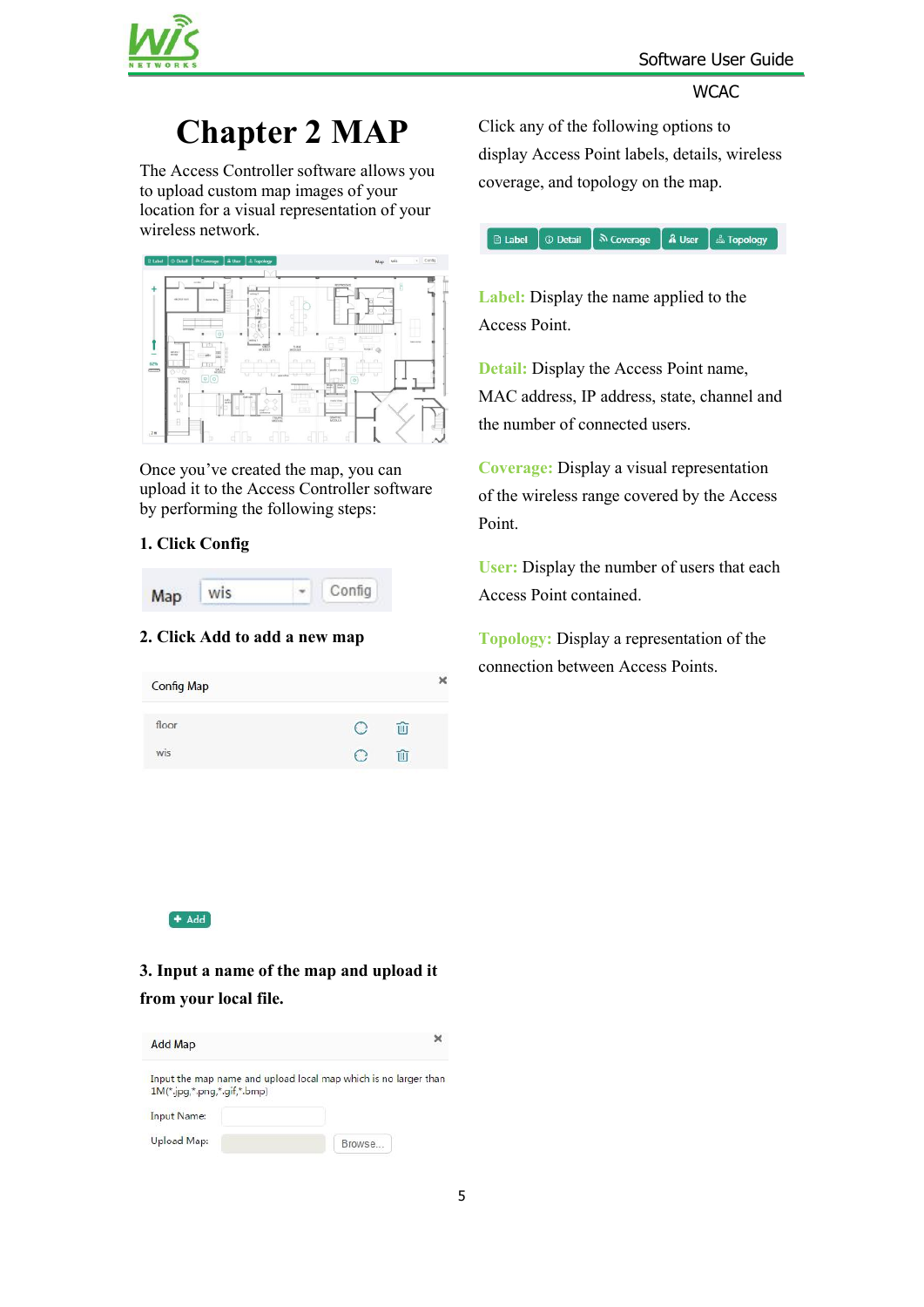

# <span id="page-6-1"></span><span id="page-6-0"></span>**Chapter 3 User**

The Users tab displays a list of users that are connected to the primary wireless network of the Access Point.You can click any of the column headers to change the list order.

# **3.1 Active Wireless Users**

| input the search content Q. MI 2G 5G |                                                              |            |                                             |             | Filter by AP                    | A1                                              | v            | Display each page  | $\overline{\mathbf{x}}$              |
|--------------------------------------|--------------------------------------------------------------|------------|---------------------------------------------|-------------|---------------------------------|-------------------------------------------------|--------------|--------------------|--------------------------------------|
| Name/MAC Address                     | IP Address                                                   | WLAN       | Access Point                                | Sonal       | Download                        | Upload                                          | Uptime       | Actions            |                                      |
| Last Lucy                            | 192,168,11,136                                               | Syrioad    | Main Office                                 | 52%         | 666M                            | 46.2M                                           | SIX 1944-40s | Block              | Reconnect                            |
| Ring                                 | 192,168,11.26                                                | Synsad     | Main Office                                 | 57%         | AT7M                            | 34,094                                          | Sh Slee You  | Block:             | Reconnect                            |
| android-ate1184da182f224             | 192.168.11.115                                               | Syrgad     | Main Office                                 | 62%<br>w    | <b>CONTRACTOR</b><br>351M<br>m. | <b>CONTRACTOR</b><br>12,9M<br><b>CONTRACTOR</b> |              | and similar        | th 29m 27s Block Reconnect           |
| Phone 7ch6dd<br>L                    | <br>192,168,11.162                                           | Surgust    | On such as a start<br>Main Office           | 67%<br>- 70 | <b>RYSK</b><br>189M<br>m        | AS SEA<br><b>S.68M</b>                          | 21m52s       | GOLFOUR C<br>Block | <b>CAND DISTRICTION</b><br>Reconnect |
| <b>Last</b>                          | <b>School And Advised Print</b><br>292.168.11.11<br>7800 B.H | Syripad 5G | <b>Contract Construction</b><br>Main Office | -200<br>35% | 2010<br>173M                    | <b>Contract</b><br><b>794M</b><br>,,,,          |              |                    | 4h 25m 15s Block Reconnect           |

#### **Name/MAC Address:** Display the

hostname, alias or MAC address of the connected user. You can click the name to get additional details. See "3.3 user [details"](#page-7-0) on page 7.

**IP Address:** Display the IP address of the connected user.

**WLAN:** Display the network name or SSID of the wireless network in use.

**Access Point:** Display the hostname, alias, or MAC address of the AP. You can click the name to get additional details on the AP.

**Signal:** Display the percentage of signal strength between the user and AP.

**Download:** The total amount of data download by the user is displayed.

**Upload:** The total amount of data upload by the user is displayed.

**Uptime:** The amount of time the user has been connected for this session.

**Actions:** Click a button to perform the desired action:

*·Block***:**Block this user from accessing the AP and add the client device to the Blocked Device list.

*·Reconnect***:**Reconnect this user to the Access Point and remove the client device from the Blocked Device list.

<span id="page-6-2"></span>

: Input the

content to search for.

**All** 2G 5G When select 2G is only to display users of the 2.4 GHz wireless network. When select *5G* is only to display users of the 5 GHz wireless network. When select *All* is to display all users.

| All             |
|-----------------|
| Front Desk(4)   |
| Corridor        |
| Main Office(19) |
| Finance(7)      |
| <b>CEO</b>      |
| WAE_730D68      |
| Dining_Room(8)  |

**Filter by AP:** Drop-down menu of all available Access Points. Select one to filter the results and only display users connected to the selected AP.

| 10 <sup>°</sup> |  |
|-----------------|--|
| 20              |  |
| 30              |  |
| 50              |  |
| 100             |  |

**Display each page:** Select how many results to display per page as shown below.

# **3.2 Event Notification and**

### **Tips**

| <b>Event Netification and Tips</b> |                                                                             |                  |
|------------------------------------|-----------------------------------------------------------------------------|------------------|
|                                    | input the search content Q All User Admin                                   | within<br>1 Hour |
| Date/Time                          | Message                                                                     | Actions          |
| 2016/09/21 15:51:17                | User[Nancy] was connected to AP(Front Desk) ESSID Surgari Channel 6ds/g/rd  |                  |
| 2016/09/21 15:51:07                | UserDiancyl was connected to APD ront Deakl ESSID Surgian Channel (db/g/m)  |                  |
| 2016/09/21 15:50:56                | User(Nancy) was connected to AP(Front Desk) ESSID Sunpart Channel 6(b/g/n)  |                  |
| 2016/03/21 15:50:46                | User(Nancy) was connected to AP(Front Desk) ESSID Surgari Channel 6(b/q/ti) |                  |
| 2016/09/21 15:50:35                | User(Nancy) was connected to APShont Desk) ESSID Sunpart Channel 6ds/g/rd   |                  |
| 2016/09/21 19:50:25                | User(Nancy) was connected to AP(Front Desk) ESSID Surgod Channel 6(big/n)   |                  |
| 2016/09/21 15:50:20                | UserDiancy) was connected to APIF ront Deski ESSID Sunpart Channel 6(b/g/n) |                  |
|                                    |                                                                             |                  |

**Date/Time:** Display the date and time the client was connected.

**Message:** Display the state of connectivity between the AP and user.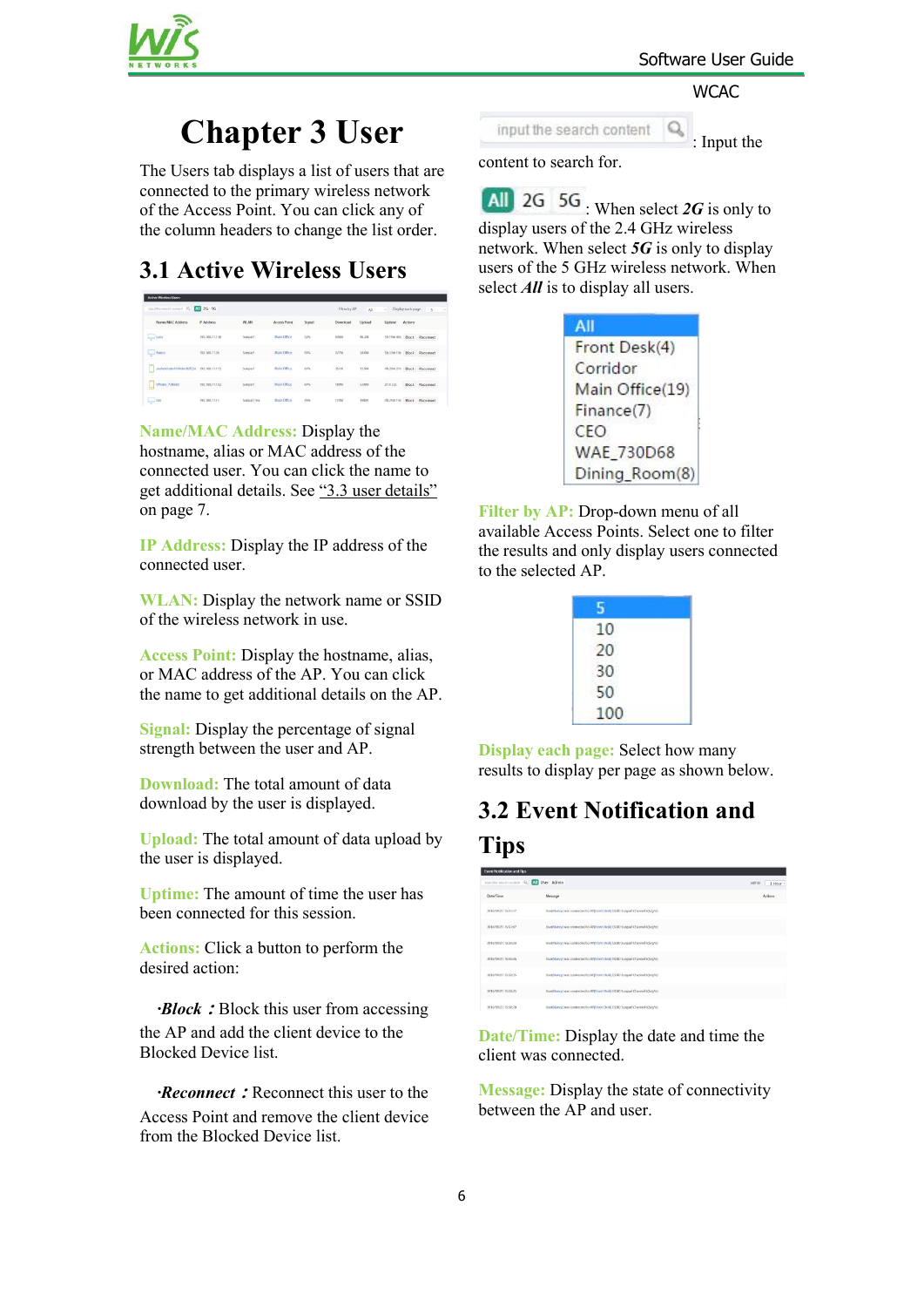

<span id="page-7-0"></span>All User Admin : To check all messages, click *All*. To check the user's connectivity, click *User***.** To check the message of administrator's operation, click *Admin*.

**Within:** Filter by time duration as follows.

| 1 Hour  |  |
|---------|--|
| 8hours  |  |
| 1 Day   |  |
| 2days   |  |
| 7days   |  |
| 2 Week  |  |
| 1 Month |  |

# **3.3 User details 3.3.1 Details-***Overview*

| Nancy             |                      |                   |                     |  |
|-------------------|----------------------|-------------------|---------------------|--|
| <b>B</b> Details  | <b>Ih Statistics</b> | <b>O</b> History  | <sup>®</sup> Config |  |
| Overview          |                      |                   |                     |  |
| Mac Address       |                      | 74:29:AF:55:8F:4D |                     |  |
| Hostname          | DCAVGVOYG3VIXLL      |                   |                     |  |
| Os                | windows              |                   |                     |  |
| <b>IP Address</b> |                      | 192.168.11.26     |                     |  |
| Uptime            | 1h 5m 16s            |                   |                     |  |
| Connected AP      |                      | Main Office       |                     |  |
| Last Seen         | 1s ago               |                   |                     |  |

**MAC Address:** Display the MAC address of the connected user.

**Hostname:** Display the hostname of the connected user

**OS:** The operation system of the user is displayed.

**IP Address:** Display the IP address of the connected user.

**Uptime:** The amount of time the user has been connected for this session

**Connected AP:** The name of the AP the user connected is displayed.

**Last Seen:** Display the last time the user connected.

#### **3.3.2 Statistics**

<span id="page-7-1"></span>

| <b>Nancy</b>                           |                             |  |
|----------------------------------------|-----------------------------|--|
| <b>Ih</b> Statistics<br><b>Details</b> | History <sup>®</sup> Config |  |
| <b>Statistics</b>                      |                             |  |
| <b>ESSID</b>                           | Sunparl                     |  |
| Connected AP                           | Main Office                 |  |
| Channel                                | 11(11q)                     |  |
| Signal                                 | 94% (43 dBm)                |  |
| <b>TX Rate</b>                         | 72.206M                     |  |
| <b>RX</b> Rate                         | 78.033M                     |  |
|                                        | 0.00B/sec                   |  |
| Power Save                             | Not Enabled                 |  |
| Received Pkts / Bytes 53.4K / 143M     |                             |  |
| Sent Pkts / Bytes                      | 122K/7.70M                  |  |

**ESSID:** Display the network name or SSID of the wireless network in use.

**Connected AP:** Display the name, alias or MAC address of the AP in use.

**Channel:** Display the wireless channel in use.

**Signal:** Display the signal strength.

**TX Rate:** Display the TX (transmit) rate.

**RX Rate:** Display the RX (receive) rate.

**Power Save:** Display the status of the power save mode.

**Received Pkts/Bytes:** Display the amount of data received by the user in packets and bytes.

**Sent Pkts/Bytes:** Display the amount of data sent by the user in packets and bytes.

#### **3.3.3 History-***Recent Connections*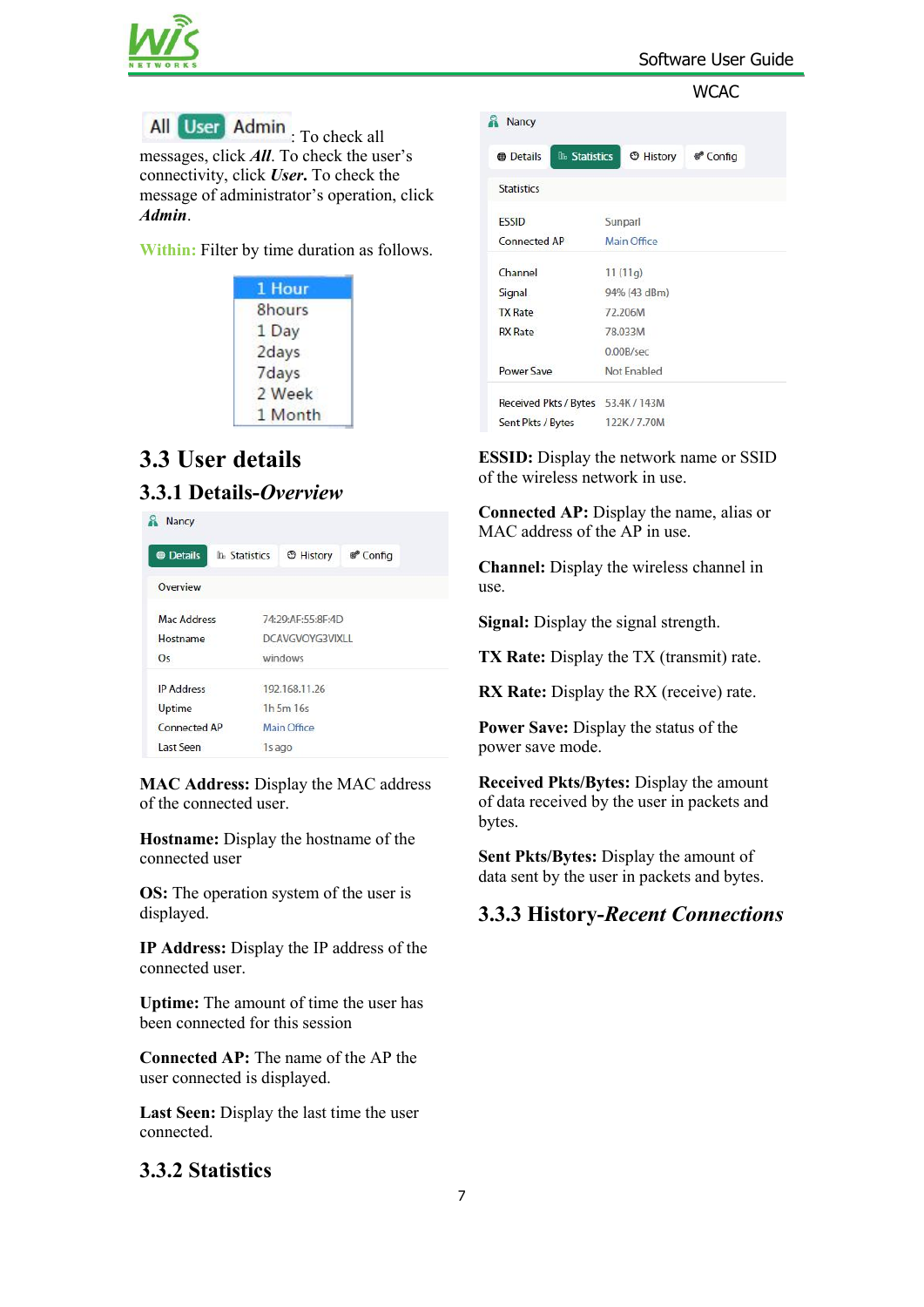

<span id="page-8-0"></span>

| Nancy                                           |                             |          |        |
|-------------------------------------------------|-----------------------------|----------|--------|
| <b>In Statistics</b><br><b><i>A</i></b> Details | <b><sup>®</sup></b> History | ® Config |        |
| <b>Recent Connections</b>                       |                             |          |        |
| Date/Time                                       | Duration                    | Download | Upload |
| 2016/09/17 08:09:03                             | 7m 15s                      | 1.19M    | 22.7M  |
| 2016/09/17 09:32:14                             | 40s                         | 456K     | 9.41M  |
| 2016/09/17 10:30:31                             | 58m 3s                      | 0.00     | 0.00   |
| 2016/09/17 10:50:12                             | 10s                         | 262K     | 7.16M  |
| 2016/09/17 14:39:50                             | 3h 48m 12s                  | 1003M    | 46.8M  |
| $1 - 5/35$                                      |                             |          |        |

**Date/Time:** Display the date and time the user first connected to the AP.

**Duration:** Display the length of the time the user connected to the AP.

**Download:** The amount of data download by the user during the session is displayed.

**Upload:** The amount of data upload by the user during the session is displayed.

#### **3.3.4 Config**



**Alias:** Enter a name for the user.

**Special Instruction:** Enter a description or comments for the user.

**Usergroups:** Assign a user group to the user or keep the default group.

#### **Debug**

#### Debug

To help troubleshooting wireless connection, you can force this device to connect to a specified AP

| <b>Access Point</b> | Any AP             | ٠ |  |  |  |
|---------------------|--------------------|---|--|--|--|
|                     | Any AP             |   |  |  |  |
|                     | Front Desk (down)  |   |  |  |  |
|                     | Corridor (down)    |   |  |  |  |
|                     | Main Office (down) |   |  |  |  |
|                     | Finance (down)     |   |  |  |  |
|                     | $CEO$ $(*)$        |   |  |  |  |
|                     | WAE 730D68 (down)  |   |  |  |  |
|                     | Dining_Room (down) |   |  |  |  |

*·Access Point:* Select One of the Access Points to connect to the device.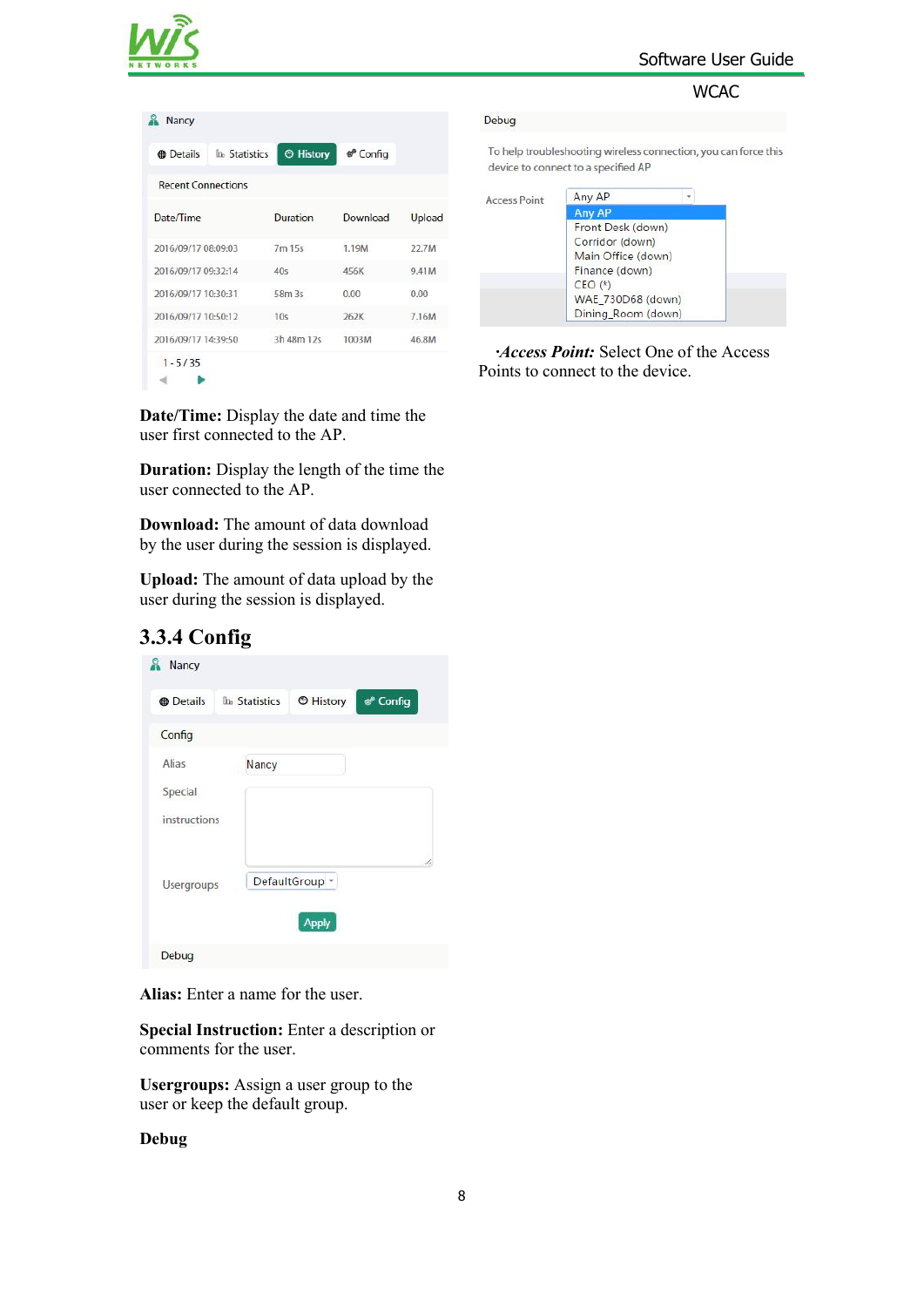

# <span id="page-9-1"></span><span id="page-9-0"></span>**Chapter 4 Access Point**

The Access Points tab displays a listof managed Access Points. You can see more configuration details of the AP.

### **4.1 Managed Access Point**

|             | Name/MAC Address | Group Name   | IP Address   | Status           | Users          | Download | Upload      | Channel           | <b>Actions</b> |               |                |
|-------------|------------------|--------------|--------------|------------------|----------------|----------|-------------|-------------------|----------------|---------------|----------------|
|             | Front Desk       | DefaultGroup | 192,168,11.3 | Fixer.           | $\circ$        | 1.74G    | 150M        | 6000              | Locate         |               | Restart Remove |
|             | Corridor         | DefaultGroup | 192,168,11.5 | Fun <sup>1</sup> | $\circ$        | 326M     | 12.6M       | 10nq              | Locate         | <b>Dester</b> | Remove         |
| $\circ$     | Main Office      | DefaultGroup | 192,168,11,7 | <b>Busi</b>      | 17             | 2,976    | <b>SSGM</b> | 11 (ng), 149 (ac) | Locate         |               | Restart Remove |
| $ 0\rangle$ | Finance          | Group1       | 192,168,11.8 | Run              | $\mathbb{R}^2$ | 567M     | 75.7M       | 11 (ng), 40 (ac)  | Locate         | Destart       | Remove         |
|             | CEO              | DefaultGroup | 192,168,11.6 | Right            | ö              | 3,976    | 865M        | Epec T<br>- 250   | Locate         | Restart       | Remova         |

**Name/MAC Address:** Display the hostname, alias or MAC address of the AP. You can click name to get additional details on the AP. See "4.6 Access Point [details"](#page-13-0) on page 13.

**Group Name:** Display the group name of the AP.

**IP Address:** Display IP address of the Access Point.

**Status:** Display the status of the AP as follows.

**·***Run:* When the AP connected to the Access Controller, it shows run.

**·***Timeout:* When disconnected in 5 minutes, it shows timeout.

**·Offline:** When disconnected in 1 hour, it shows offline.

**·***Retired:* When disconnected in one day, it shows retired.

**·***Init:* When the Access Controller restart, the AP can't run, it shows init.

**Users:** Display the number of the user connected to the AP.

**Download:** The total amount of data download by the AP is displayed.

**Upload:** The total amount of data upload by the AP is displayed.

<span id="page-9-2"></span>**Channel:** Display the transmit/receive channel being used by the AP. The radio band is represented as (ng) for 2.4 GHz and  $(na)$  for 5 GHz.

**Actions:** Click a button to perform the desired action.

**·***Locate:* Locate the AP on the map. The button will flash green until the button is clicked again. The LED on the AP will flash so that you can place it in the correct location on the map. The LED will flash until the button is clicked again.

**·***Restart:* Restart the selected Access Point.

**·***Remove:* Remove the selected Access Point.

**·***Upgrade:* After upgrade the Access Controller, it will be shown to upgrade the AP.

| 2010/09/24 14:45:55   | psegmetrus descapacitations en batteries to AP(30) Sanguarian Channel 10/g/n)           |        |
|-----------------------|-----------------------------------------------------------------------------------------|--------|
| StateMaking personnel | Usefata_7c495] was docomeded from APP ront Deal(1550) Songari Channel 6(b)g/n).         |        |
| 2010/09/24 14:00:28   | Usefata_7c495] was connected to APPAIN Office] ESSID Surgari Channel 11(b/g/ti)         |        |
| 2010/09/34 14:45/39   | Usefyee, X80j was connected to APJMain Office) ESSID Surpari Channel 11(b/g/n)          |        |
| 301050034 149970      | UserCharmendelProne) was disconnected from API2ming, Room( ESSID free Channel 11(b/g/n) |        |
| 30100201211010200     | Uselyine_X60j was disconnected from APJMain Office] ESSD Sonpart Channel 1 ((b)(y)(i)   |        |
| 2010/08/24 14:65:21   | User(vivo, X/) was disconnected from AP(Front Deal) ESSID Sumpart Channel 6(b) g/n)     |        |
| Date/Time             | abettsay                                                                                | ycpouz |

**Date/Time:** Display the date and time the client was connected.

**Message:** Display the state of connectivity between the AP and user.

### **4.2 AP Group**

| input the search contant Q. |                |                  | ×<br>Display each page<br>$\sim$ |
|-----------------------------|----------------|------------------|----------------------------------|
| Group Name                  | Device Number  | Wireless Network | Actions                          |
| DefaultGroup                | s              | ż                | $_{\rm{M}\rm{ee}}$               |
| Groupt                      |                | 3                | <b>View</b> Delete               |
| DiningRoom                  | $\overline{1}$ |                  | View Delete                      |
| $1 - 3/3$<br>$+$ Add        |                |                  |                                  |

**Group Name:** Display the group name of the AP.

**Device Number:** Display the number of the AP which the group contains.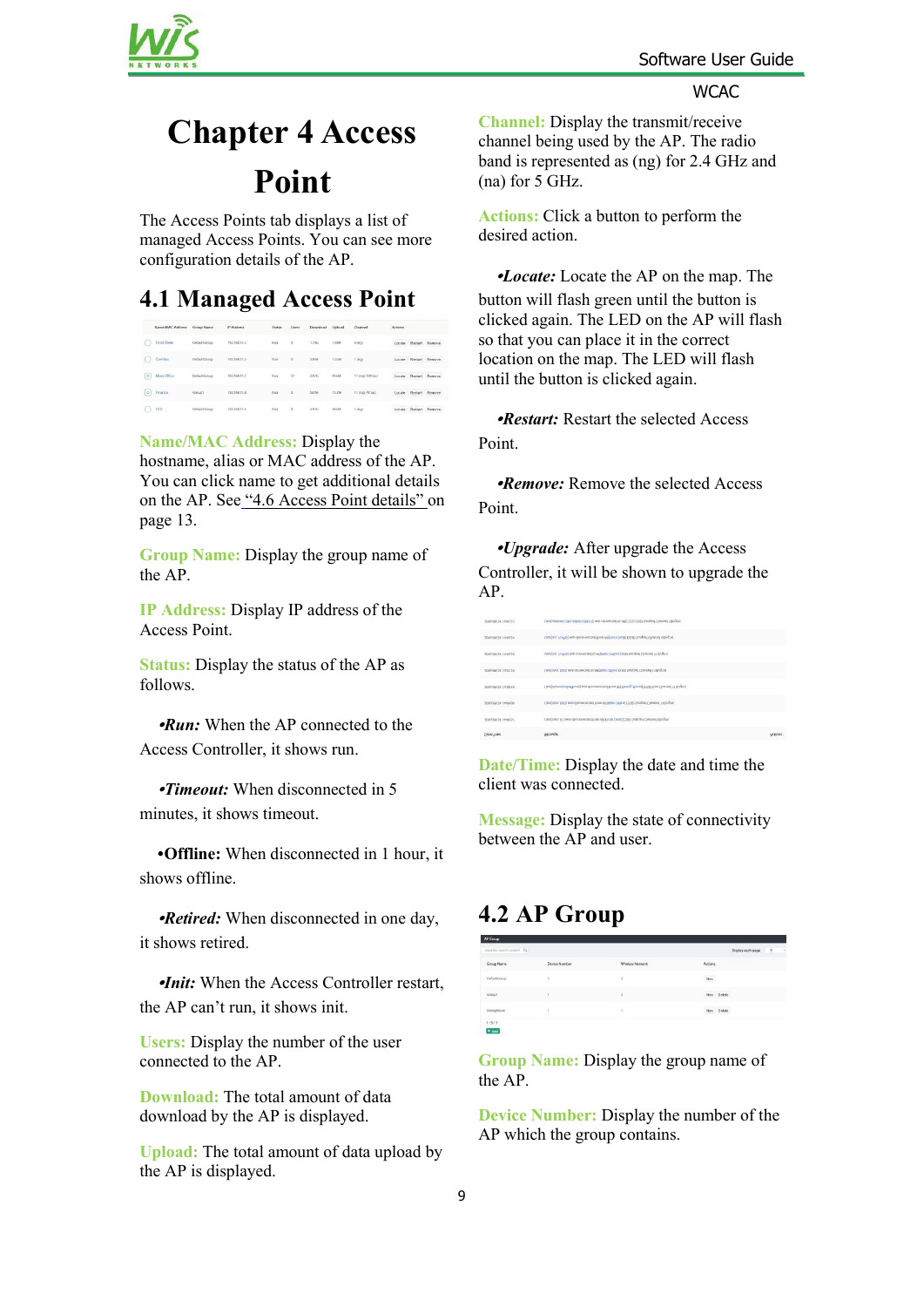

**Wireless Network:** Display the number of the wireless network the group has.

**Action:** Click a button to perform the desired action.

#### **View** DefaultGroup Add to Name/Mac Address Mac Address Group **Front Desk** 14:1F:BA:73:0C:E8 TO. Corridor 14-1F-RA-74-31-RR **Main Office** 14-1F-RA-74-D2-98 CEO 14:1F:BA:73:0D:B0 **WAE 730D68** 14:1F:BA:73:0D:68  $1 - 5/5$ Apply Wireless Network Sunparl Sunparl\_5G Guest  $\mathcal{L}$  $\bigcirc$  free  $1 - 4/4$

*<i>·Add to Group:* Add the Access Point to a *Apply To* group.

*<i>·Name/MAC Address:* Display the name or MAC address of the device.

*<i>·MAC Address:* Display the MAC Speed Limit Group Default Group address of the device.

*·Wireless Network:* Choose the network name or SSID to apply in the Access Points.

**Delete:** To delete the group, click it. **Example 21 Enable VLAN** 

| input for search content Q |                                            |         | within | 1 Hour |
|----------------------------|--------------------------------------------|---------|--------|--------|
| Date/Time                  | Message                                    | Actions |        |        |
|                            | This area is empty, there is no data here. |         |        |        |
|                            | ш                                          |         |        |        |

**Date/Time:** Display the date and time the client was connected.

<span id="page-10-0"></span>**Message:** Display the state of connectivity between the AP and user.

# **4.3 Wireless Config 4.3.1 Wireless Network Setting**

| Wireless Network       | Security Type       | <b>Guest Policy</b> | <b>Actions</b><br><b>AND READY</b>       |
|------------------------|---------------------|---------------------|------------------------------------------|
| 0 <sup>0</sup> Sumpart | WPA2-PSK<br><b></b> | cer<br>-55          | View Delete<br><b>CONTRACTOR</b>         |
| Opt sunpart SG         | WPA2-PSK            | on                  | View Delete                              |
| Opt Guest              | Open                | $\sim$<br>On        | View Delete                              |
| ore free               | Open                | oir<br>œ            | View Delete<br>The state for the company |
| $+Add$                 |                     |                     |                                          |

**Wireless Network:** Display the name of the wireless network or SSID.

**Security Type:** Display the type of encryption.

**Guest Policy:** Display the state of guest policy.

**Actions:** Click a button to perform a desired action.

*·View:* Make changes to the wireless network settings.

*·Delete:* Delete the wireless network.

#### **Add**



*·Apply To:* Choose the appropriate frequency or click all.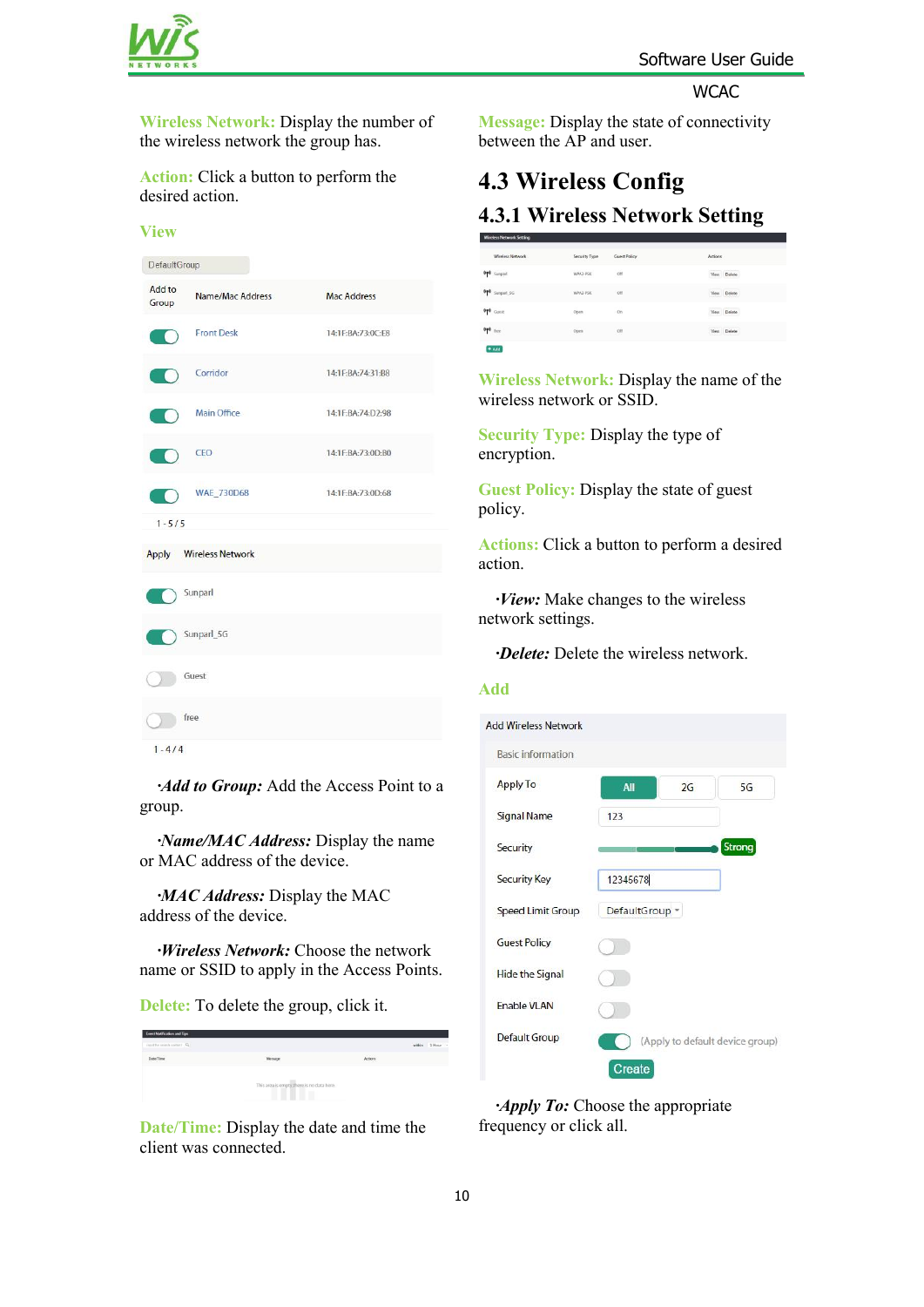



<span id="page-11-0"></span>*·Signal Name:* Enter the name of the wireless network.

*·Security Key:* Input the passphrase that users will use to connect to the wireless network.

*·Speed Limit Group:* Choose a speed limit group.

*·Guest Policy:* Select this option to apply the guest policy.

*·Hide the Signal:* Select this option if you don't want to the wireless network name or SSID to be broadcast.

*·Enable VLAN:* When you enable the VLAN, you can input the VLAN ID as follows.

| <b>Enable VLAN</b> |  |
|--------------------|--|
| Use VLAN ID        |  |

*·Default Group:* When you enable the default group, it will apply to the default device group.

#### **4.3.2 RF Management**

| <b>Country Code</b> | China |     |                             |
|---------------------|-------|-----|-----------------------------|
| Auto ontimization   |       | 100 | Timer Interval(per 20 mins) |

**Country Code:** Select the one of country codes.

**Auto optimization:** Select the time interval to automatically optimize the network regularly.

#### **4.3.3 Access Point Policy**

**Upgrade By Marsual Upgrade Automatically** Windess Unlink  $\bigcirc$  *Mulo Admit*  $\bigcirc$ 

**Version Upgrade:** Choose a way to upgrade the version of AP. You can upgrade your firmware by manual or automatically.

**Wireless Uplink:** When an Access Point is not connected by a wire, the wireless uplink section lists potential uplink Access Points that can be selected to establish a wireless connection.

<span id="page-11-1"></span>**Auto Admit:** If you enable auto admit, the Access Controller can admit AP in control automatically when the Access Points are scanned.

#### **4.3.4 AP MAC Filter**

| <b>Black List</b><br>$+Add$                  |                                      |
|----------------------------------------------|--------------------------------------|
| <b>Add</b>                                   |                                      |
| <b>AP Blacklist</b>                          |                                      |
| Add                                          |                                      |
| You may want to prevent<br>the following AP? | input the search content $\mathbb Q$ |
| Name/Mac Address                             | <b>Actions</b>                       |
| <b>Front Desk</b>                            |                                      |
| V8会议室                                        |                                      |
| Main Office                                  |                                      |
| Finance                                      |                                      |
| CEO                                          |                                      |
| V9会议室                                        |                                      |
| Dining_Room                                  |                                      |
| $1 - 7/7$                                    |                                      |

*·Name/MAC Address:* Display the hostname, alias or MAC address of the AP.

*<i>·Action:* If you want to prevent the AP, click the button.

# **4.4 User policy 4.4.1Access Policy**

| <b>DICENTROLLY</b>                                 | <b>San Maria</b> | <b>CONTRACTOR</b>  |                                                                                                                                                                             |
|----------------------------------------------------|------------------|--------------------|-----------------------------------------------------------------------------------------------------------------------------------------------------------------------------|
| Max Sta Naum<br>320 X X                            | 128              | Dual Band          | The maximum number of access years of dual-band dowcon                                                                                                                      |
|                                                    | 64               | <b>Single Band</b> | The maximum number of access users of single-bond devices                                                                                                                   |
| Signal Threshold                                   | 95               | dim                | Report comes with smak signal                                                                                                                                               |
| L2 user holizion                                   |                  |                    | thers cannot reach-each other within the siene BS or access point.                                                                                                          |
| <b>Efficiency Promotion</b>                        |                  |                    | Guidance for the courties around the look theory.                                                                                                                           |
| <b>Contractor Services</b><br><b>Band Steering</b> |                  |                    | the 95 hard resources to promote device access capacity when 2.45 band is in crowded or with high user density.<br>아이는 아이가 아이들이 아이들이 나서 들어가고 있었다. 이 사람은 어머니는 어머니는 아이들이 아니다. |
| <b><i><u>Rosening Strategy</u></i></b>             |                  |                    | The window claim can discusse and searchedy man to mody AP automatically, which has strongent signal strength                                                               |
|                                                    | Apply            |                    |                                                                                                                                                                             |
|                                                    |                  |                    |                                                                                                                                                                             |

**Max Sta Num:**There are Dual Band and Single Band.The number show the maximum number of access users.

**Signal Threshold:**Reject users with weak signal.If the signal less than the index,it will turn off the connect.

**L2 user isolation:** Users cannot reach each other within the same BSS or access point.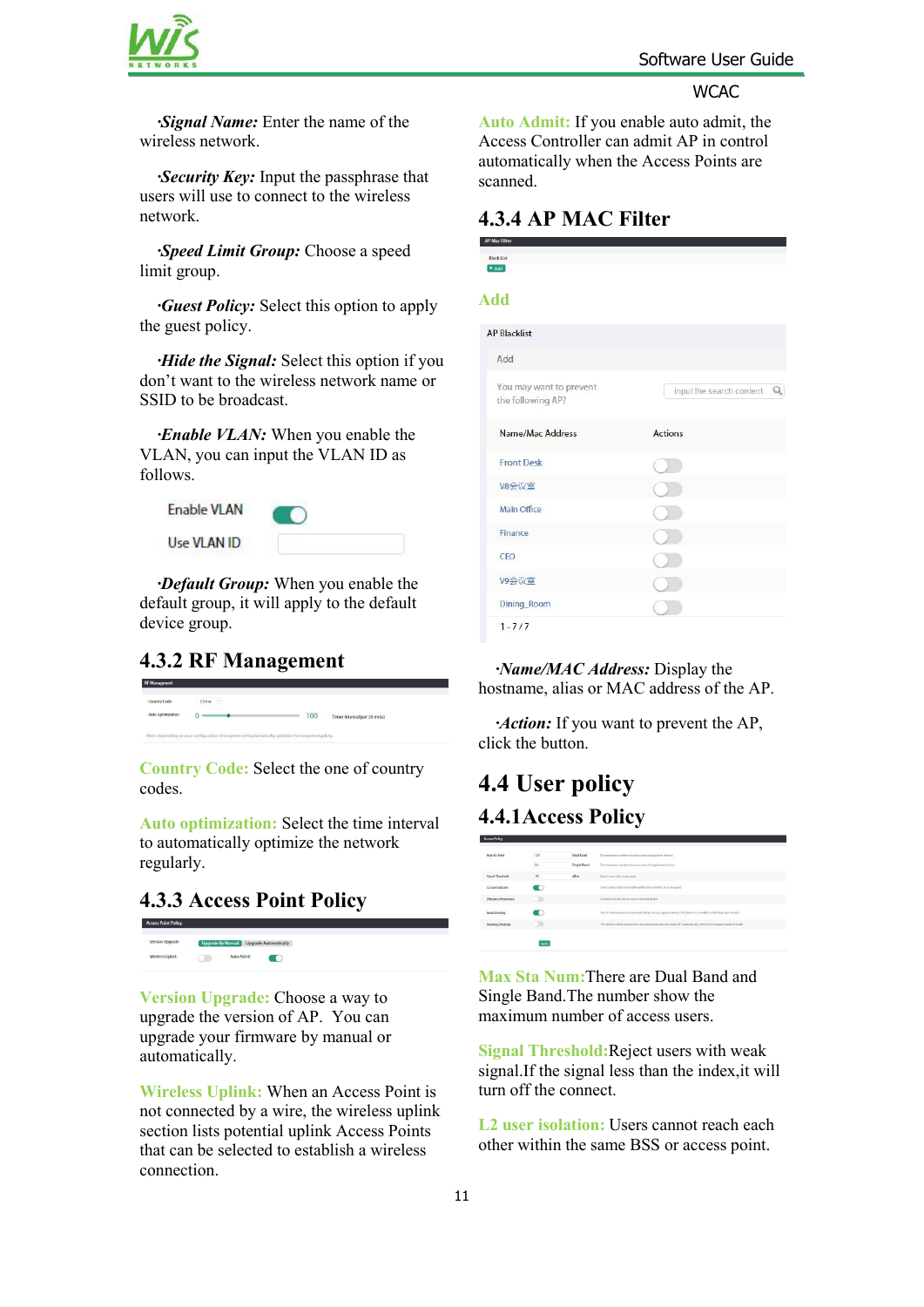

<span id="page-12-0"></span>**Efficiency Promotion:** Guidance for the user to access the best device.

**Band Steering:** Use 5G band resources to promote device access capacity when 2.4G band is in crowded or with high user density.

**Roaming Strategy:** The wireless client can discover and seamlessly roam to nearby AP automatically, which has strongest signal strength.

#### **4.4.2Rate Limit Group**

| Group Name                             | Bandwidth Limit                         | <b>Detailed Setting</b> |  |
|----------------------------------------|-----------------------------------------|-------------------------|--|
| DefaultGroup                           | Download : Unlimited Upload : Unlimited | Mew                     |  |
| $1 - 1/1$<br>fidd<br><b>CONTRACTOR</b> |                                         |                         |  |

Speed Limit Group: display the group name that you have set to limit the bandwidth.

#### **Add**

Speed Limit Group

| <b>UserGroup</b><br>Name |    |     |
|--------------------------|----|-----|
| <b>Bandwidth Limit</b>   |    |     |
| Download limited to $2M$ |    | bps |
| limited to<br>Upload     | 1M | bps |

*·Name:* Enter or edit the name of the user group.

*·Bandwidth:* Select to limit download and upload bandwidth. Enter the maximum in the blank.

#### **4.4.3User Mac Filter**

|                    | _______________ |             |  |
|--------------------|-----------------|-------------|--|
|                    | Black List      |             |  |
|                    | 5435:30:507eeb  | View Delete |  |
| $1 - 1 / 1$<br>Add |                 |             |  |
|                    |                 |             |  |

**User MAC Filter:** Display the MAC address of the user who has been filtered.

**Add**

<span id="page-12-1"></span>

| Add                                            |                                          |
|------------------------------------------------|------------------------------------------|
| You may want to prevent<br>the following User? | input the search $\epsilon$ <sup>Q</sup> |
| Name/Mac Address                               | <b>Actions</b>                           |
| MS-200201010053                                |                                          |
| HMNOTE1TD-hongmishou                           |                                          |
| SUNPARI-PC                                     |                                          |
| AdminisdeiPhone                                |                                          |
| iMac                                           |                                          |
| ylj-VAIO                                       |                                          |
| luo                                            |                                          |
| vivo X6Plus D                                  |                                          |
| $1 - 8/49$                                     |                                          |

*·Name/MAC Address:* Display the hostname, alias and MAC address of the users.

*<i>·Action:* If you want to prevent the user, click the button.

### **4.5 Guest Policy 4.5.1General Cpnfig**

|                           | Account | <b>General Config</b> |
|---------------------------|---------|-----------------------|
| <b>Original Page</b>      |         | Forward To            |
| <b>Custom Portal Page</b> | G       |                       |

*Forward To Original Page or Custom Portal Page:* if choice the Custom Portal Page, you can Appoint the address.

.<br>Charles Martin Stronge Stronger

*ffic* List Add De

#### **4.5.2 Account/Password**

**Account:** Enter the user name of the account.

**Password:** Enter the password of the account (at least four characters).

Weak : Display the degree of the encryption.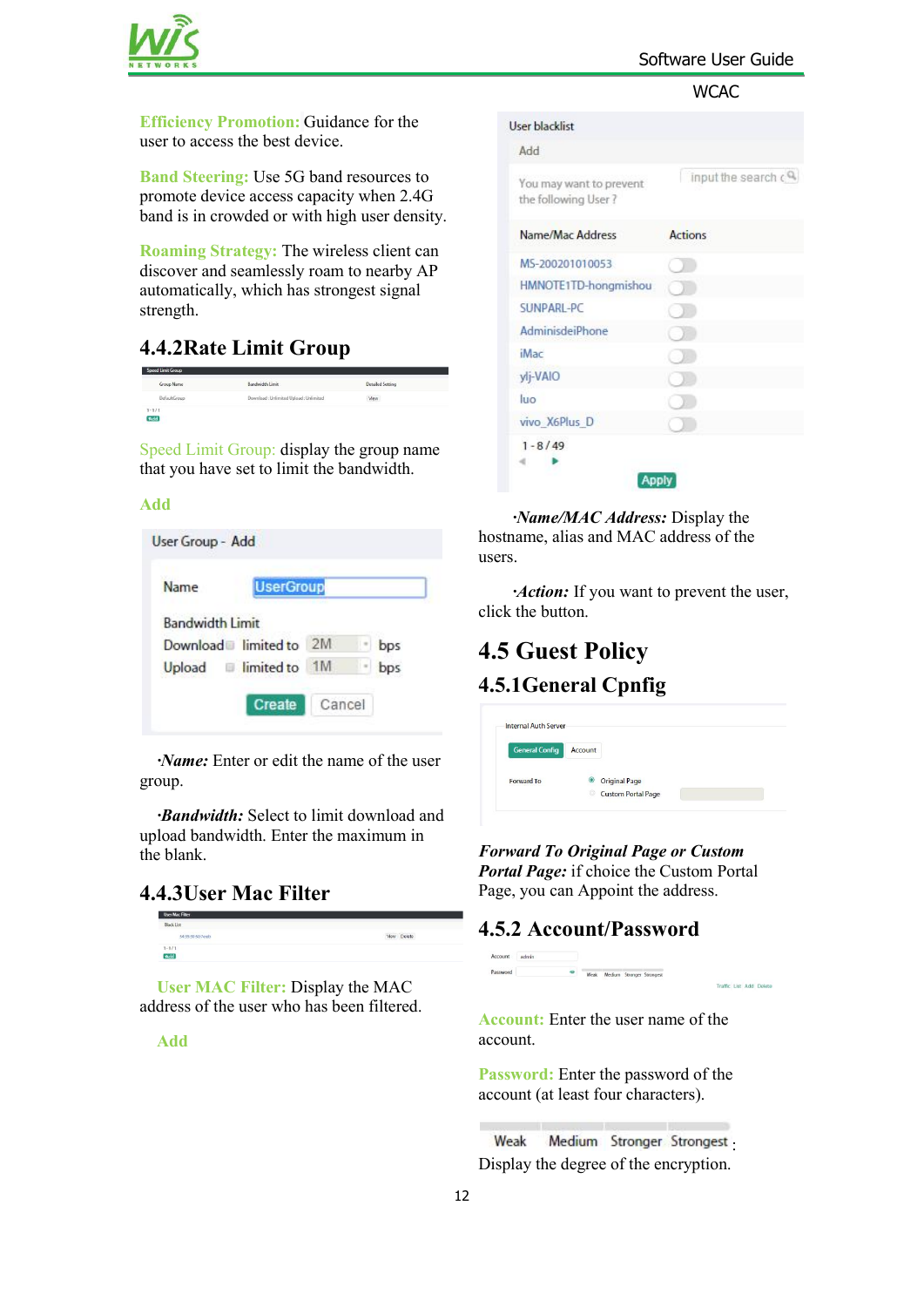

<span id="page-13-0"></span>

**Traffic:** Display the detail information of the account.

| Account | Create time         | <b>Status</b> |
|---------|---------------------|---------------|
| user1   | 2016-10-06 15:40:32 | Allowed       |

List: Display the create time and status of the account.

| Account<br>user1 |  |           |             |                     |                           |               |                         |  |
|------------------|--|-----------|-------------|---------------------|---------------------------|---------------|-------------------------|--|
| Password         |  | $\bullet$ | Weak        |                     | Medium Stronger Strongest |               | Traffic List Add Delete |  |
| Account          |  |           | Create time |                     |                           | <b>Status</b> |                         |  |
| user1            |  |           |             | 2016-10-06 15:40:32 |                           | Allowed       |                         |  |

**Add/Delete:** When you want to add or delete the accounts, you should input the name in the blank.

# **4.6 Access Point details 4.6.1 Details**

#### **Overview**

|                     | <b>Run</b>                   |  |
|---------------------|------------------------------|--|
| <b>O</b> Details    | A Users & Config 1 Diagnosis |  |
| Overview            |                              |  |
| <b>Mac Address</b>  | 14:1F:BA:74:D2:68            |  |
| SN                  | 711C0115B00031               |  |
| Model               | WCAP-AC                      |  |
| Version             | 3.05.19.111731               |  |
| <b>IP Address</b>   | 192.168.11.8                 |  |
| Uptime              | 7d 10h 33m                   |  |
| Last Seen           | 2017/06/09 14:02:22          |  |
| <b>CPU Usage</b>    | 25%                          |  |
| <b>Memory Usage</b> | 73%                          |  |
| Flash Usage         | 81%                          |  |
| #of users           | $\overline{4}$               |  |
| <b>Guests num</b>   | $\Omega$                     |  |
| Traffic             |                              |  |
| Radio (2G)          |                              |  |
| Radio (5G)          |                              |  |

**·MAC Address:** Display the MAC address of the connected Access Point.

**·SN:** Display the serial number of the Access Point.

<span id="page-13-1"></span>**Model:** Display the model name of the Access Point.

**Version:** Display the version of the Access Point.

**IP Address:** The distributed IP address is displayed.

**Uptime:** The uptime of the Access Point is displayed.

**·CPU Usage/Memory Usage/Flash Usage:** Display the usage of the CPU, memory and flash.

**·#of users:** Display the number of users connected to the primary network.

**·Guests num:** Display the number of users connected to the guest network.

#### **Traffic**

| Down Pkts / Bytes | 4.00 / 74.8M |
|-------------------|--------------|
| Up Pkts / Bytes   | 0.00 / 680M  |

**·Down Pkts/Bytes:** Display the amount of data downloaded as packets and bytes.

**·Up Pkts/Bytes:** Display the amount of data uploaded as packets and bytes.

**Radio (2G)/Radio (5G):** When the Access Point has two radio bands.

| Channel               |               |  |
|-----------------------|---------------|--|
| <b>Transmit Power</b> | 21 dBm (EIRP) |  |
| #of users             |               |  |
| <b>Guests num</b>     |               |  |

**·Channel:** Display the total channels of 2GHz or 5GHz radio band.

**·Transmit Power:** Display the EIRP in dBm.

**·#of users:** Display the number of users who connected 2GHz or 5GHz band.

**·Guests num:** Display the number of users who connected to the guest network.

#### **4.6.2 Users**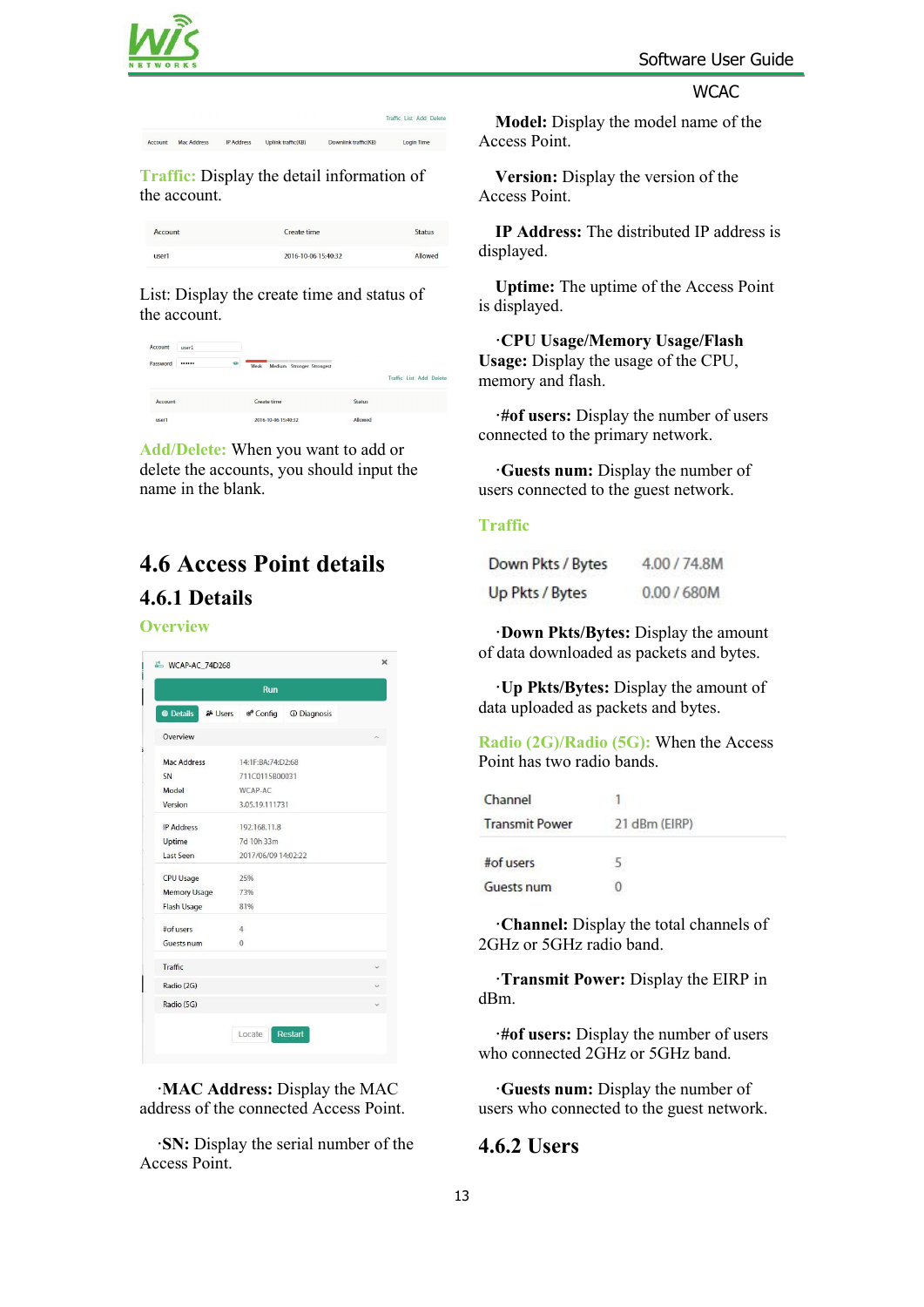

<span id="page-14-0"></span>

| &# Users<br><b><i><del>®</del></i></b> Details</th><th>® Config</th><th><b>C</b> Diagnose</th><th></th></tr><tr><td>Name</td><td><b>WI AN</b></td><td><b>Actions</b></td><td></td></tr><tr><td>vivo X6Plus D</td><td colspan=2>Sunparl</td><td>Reconnect</td></tr><tr><td>ylj-VAIO</td><td>Sunparl</td><td><b>Block</b></td><td>Reconnect</td></tr><tr><td>android-<br>619d1e7b66749a7f</td><td>Sunparl</td><td><b>Block</b></td><td>Reconnect</td></tr><tr><td>vivo X6D</td><td>Sunparl</td><td><b>Block</b></td><td>Reconnect</td></tr><tr><td>vivo X6D</td><td colspan=2>Sunparl</td><td>Reconnect</td></tr><tr><td><math>1 - 5/5</math></td><td></td><td></td><td></td></tr></tbody></table> |
|--------------------------------------------------------------------------------------------------------------------------------------------------------------------------------------------------------------------------------------------------------------------------------------------------------------------------------------------------------------------------------------------------------------------------------------------------------------------------------------------------------------------------------------------------------------------------------------------------------------------------------------------------------------------------------------------------|
|--------------------------------------------------------------------------------------------------------------------------------------------------------------------------------------------------------------------------------------------------------------------------------------------------------------------------------------------------------------------------------------------------------------------------------------------------------------------------------------------------------------------------------------------------------------------------------------------------------------------------------------------------------------------------------------------------|

**Name:** Display the hostname, alias, or MAC address of the connected user. You can click the name to get additional details. See "3.3 user [details"](#page-7-0) on page 7.

**WLAN:** Display the network name or SSID of the wireless network in use.

**Action:** Select to block and reconnect the users.

#### **4.6.3 Config**

#### **General Settings**



**·Alias:** Enter or edit the name of the device.

**·AC:** Input the IP address of the Access Controller and reboot the AP. Then the AP will connect to the AC.

#### **Radio(2G/5G)**

| 2G              | 5G   |             |  |
|-----------------|------|-------------|--|
| Channel         | 6    | <b>HT20</b> |  |
| <b>Tx Power</b> | High |             |  |
| Compatibility   | Auto |             |  |

**·Channel:** Select a channel or keep the default setting *Auto*. You can also use the Diagnostic signal default *HT20* for 20MHz operation or *HT40* for 40MHz operation.

**·Tx Power:** By default the transmit power is set to *Auto.* You can also manually select *High*, *Medium*, *Low*, or *Custom*.

<span id="page-14-1"></span>**·Compatibility:** By default option is set to *Auto*. You can also manually select *11n/g*, *11g* or *11n*.

#### **WLANs**

| Name       | Modified | <b>Actions</b> |
|------------|----------|----------------|
| Sunparl    |          | Modify         |
| Sunparl 5G |          | Modify         |

You can modify the wireless network, click *Modify* as follows.

| <b>Apply To</b>                   | All      | 2G | 5G |
|-----------------------------------|----------|----|----|
| $\blacksquare$ Enabled on this AP |          |    |    |
| Use VLAN ID<br><b>In</b>          |          |    |    |
| <b>SSID</b>                       | Sunparl  |    |    |
| <b>PSK</b>                        | ******** |    |    |

**·Apply To:** Select *All*, *2G* or *5G*.

**·Enabled on this AP:** Select the checkbox to enable override settings on the Access Point.

**·Use VLAN ID:** Select the checkbox to enable the VLAN. Enter a value between 2 and 4095.

**·SSID:** Enter the SSID override name to apply the wireless network.

**·PSK:** If the WPA-Personal security option has been applied to the WLAN, the Pre-Shared Key (PSK) for the SSID specified will automatically appear in this field.

**Remove:** If you no longer wish to manager this AP, you can remove it.

#### **4.6.4 Diagnose**

Remote connect



 $\sqrt{2}$ 

**Remote connect:** It's for diagnosis.

**Diagnostic signal:** That's for diagnostic signal of users.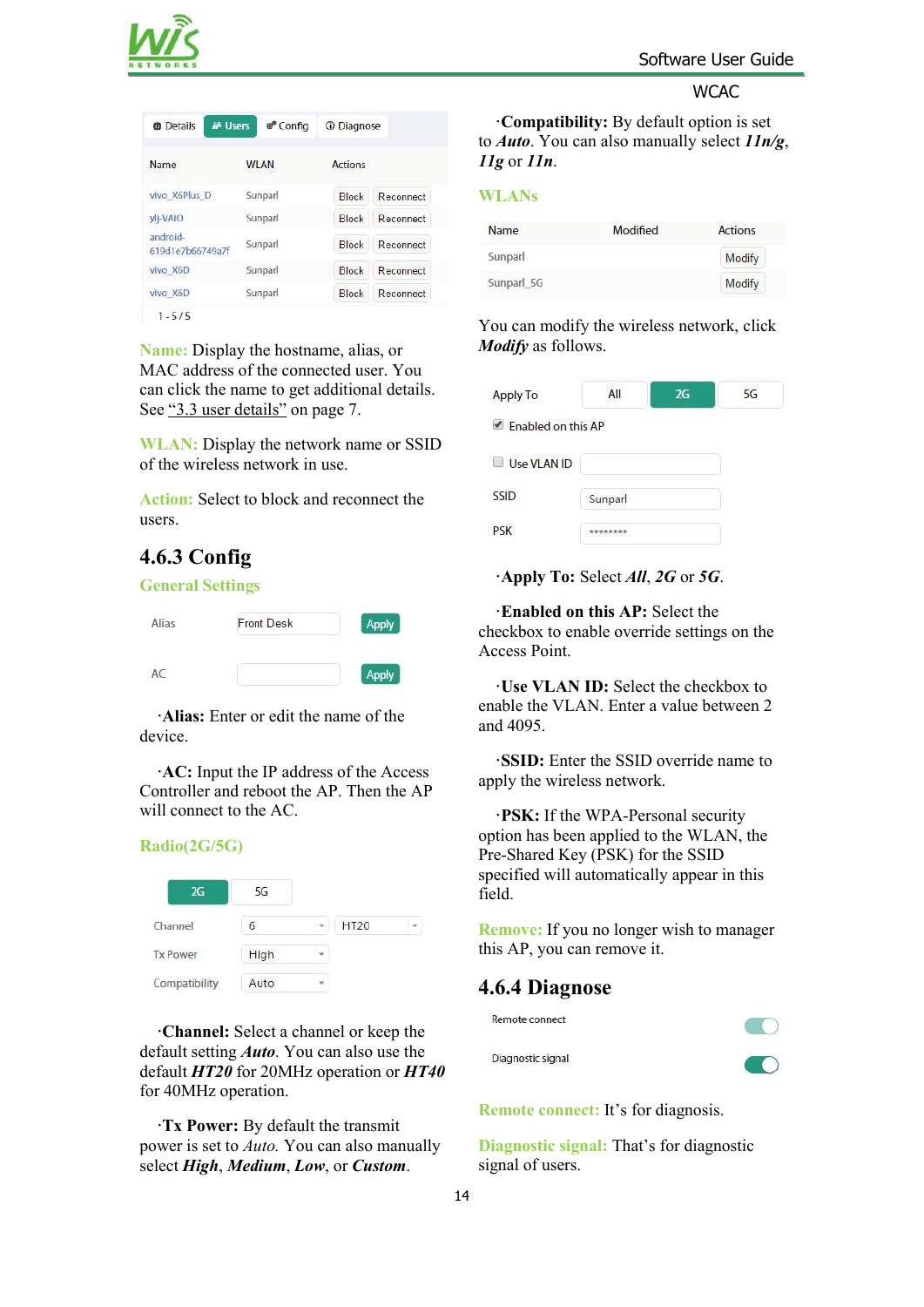

#### Software User Guide

#### **WCAC**

# <span id="page-15-0"></span>**Chapter 5 System**

### **5.1 Basic**

#### **5.1.1 Basic Configuration**

| <b>Basic Configuration</b> |        |                          |
|----------------------------|--------|--------------------------|
| <b>System Name</b>         | AC     |                          |
| Country                    | Belize | $\overline{\phantom{a}}$ |

**System Name:** Enter the name of the Access Controller.

**Country:** Select the local country code.

#### **5.1.2 Network**

| <b>Preferred DNS</b> | 223.5.5.5       |
|----------------------|-----------------|
| <b>Alternate DNS</b> | 223.6.6.6       |
| Interfaces           |                 |
| Interface Name       | <b>MGT</b><br>٠ |
| Network Mode         | Static IP -     |
| <b>IP Address</b>    | 192.168.188.2   |
| <b>Subnet Mask</b>   | 255.255.255.0   |
|                      |                 |

**DNS Server:** Enter the preferred DNS and alternate DNS.

**Interface Name:** Display the option of MGT or LAN.

**·MGT:** Configure the static IP address and this IP is used to login in the WCAC. (The default IP is **192.168.188.2**).

| Interface Name    | <b>MGT</b><br>v  |
|-------------------|------------------|
| Network Mode      | <b>Static IP</b> |
| <b>IP Address</b> | 192 168 188 2    |
| Subnet Mask       | 255 255 255 0    |
| Gateway           |                  |

**·LAN:**

<span id="page-15-1"></span>

| Interface Name    | <b>LAN</b><br>÷   |
|-------------------|-------------------|
| Network Mode      | <b>DHCP</b><br>Y. |
| <b>IP Address</b> | 192 168 11 247    |
| Subnet Mask       | 255 255 255 0     |
| Gateway           | 192.168.11.1      |

**Network Mode:** Choose the DHCP or static IP.

**IP Address:** Display the IP address.

**Subnet Mask:** Display the subnet mask.

**Gateway:** Display the gateway address of the DHCP server.

# **5.1.3 System Time Setting**

| Time Zone  | (GMT+08:00) Taipei    |  |
|------------|-----------------------|--|
| NTP Server | time windows com      |  |
| Date/Time  | 2016-10-28 = 13:53:41 |  |

**Time Zone:** Choose the appropriate time zone.

**NTP Server:** Enter the NTP server address to update the time automatically.

**Date/time:** When choose it, you can custom the date and time.

# **5.2 Service**

| The current version   | 2.10.43.b261702         |                                      |
|-----------------------|-------------------------|--------------------------------------|
| <b>Version Server</b> | ac.wisnetworks.com      | (e.g. 192.168.1.100 or ac.server.cn) |
| <b>Newest Version</b> | No new verion available |                                      |
| ocal Upgrade          |                         | Browse                               |
| Configuration         | Backup<br>Restore       |                                      |

**The current version:** Display the current version.

**Version Server:** Input the IP address or domain name of the server which is used to upgrade the Access Controller. (The default is **ac.wisnetworks.com**).

**Newest Version:** When the server has a new version, there is an option to upgrade.Then click it to upgrade the newest version.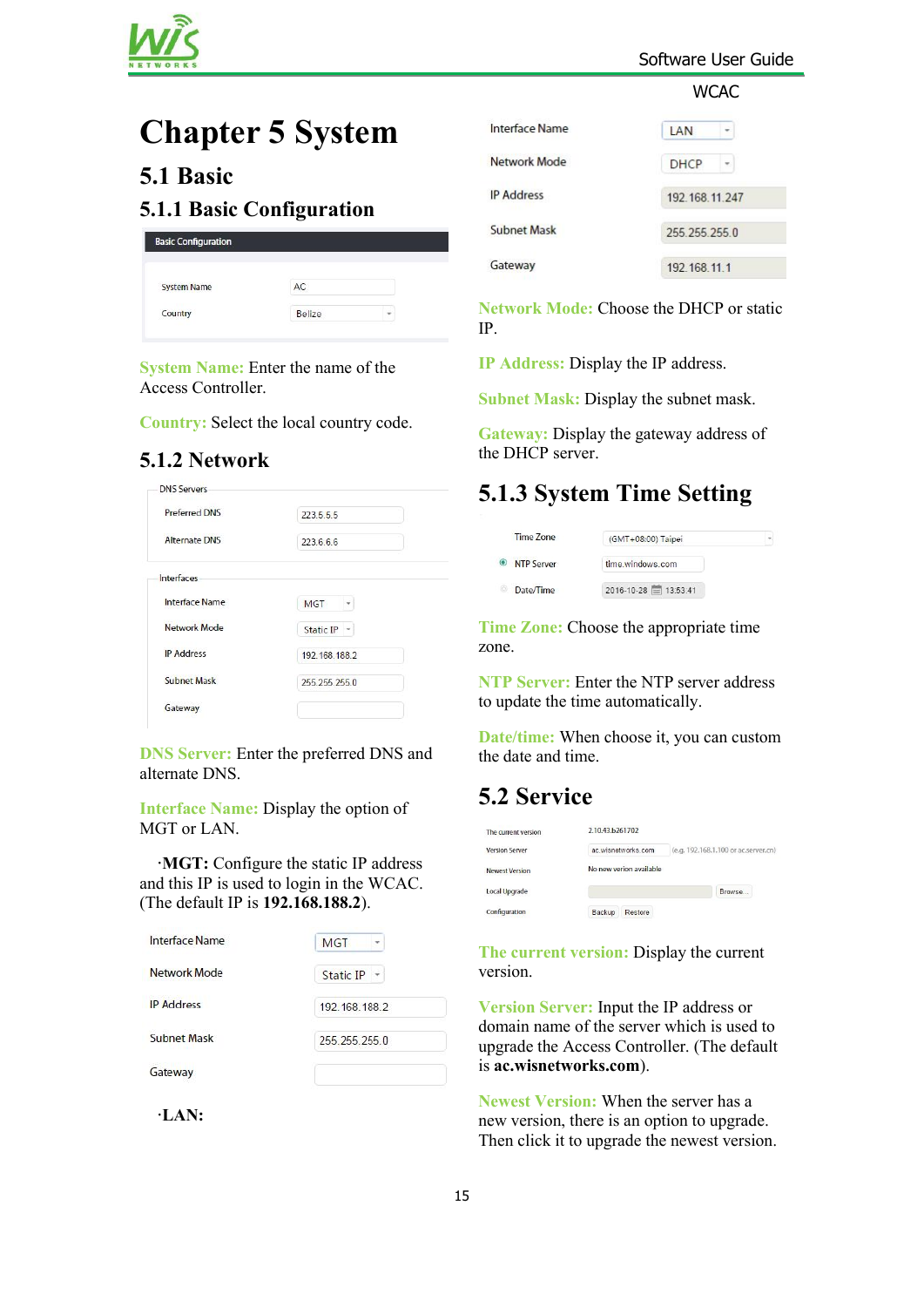Software User Guide

**WCAC** 



<span id="page-16-0"></span>**Local Upgrade:** Upgrade the new version from the local file.

**Configuration:** To export the configuration, click *Backup*. To import the configuration, click *Restore*.

# **5.3 Account**

To add the new account of the administrators, click *Add*.

| Role                      | Simple       |  |
|---------------------------|--------------|--|
| Language                  | Auto         |  |
| <b>Account Name</b>       |              |  |
| New Password              |              |  |
| Confirm                   |              |  |
| Push Mail                 |              |  |
| Administrator<br>Password |              |  |
|                           | <b>Apply</b> |  |
|                           |              |  |

When you choose the *Administrator* type, you can check and configurate the WCAC. When choose the *Simple,* you only can check the configuration.

**Language:** Select the appropriate language.

**Account Name:** Input the account name.

**New Password:** Input the new password of the account.

**Confirm:** Input the password again.

**Push Mail:** To enter the target email address, click it.

**Administrator Password:** Enter the administrator password.